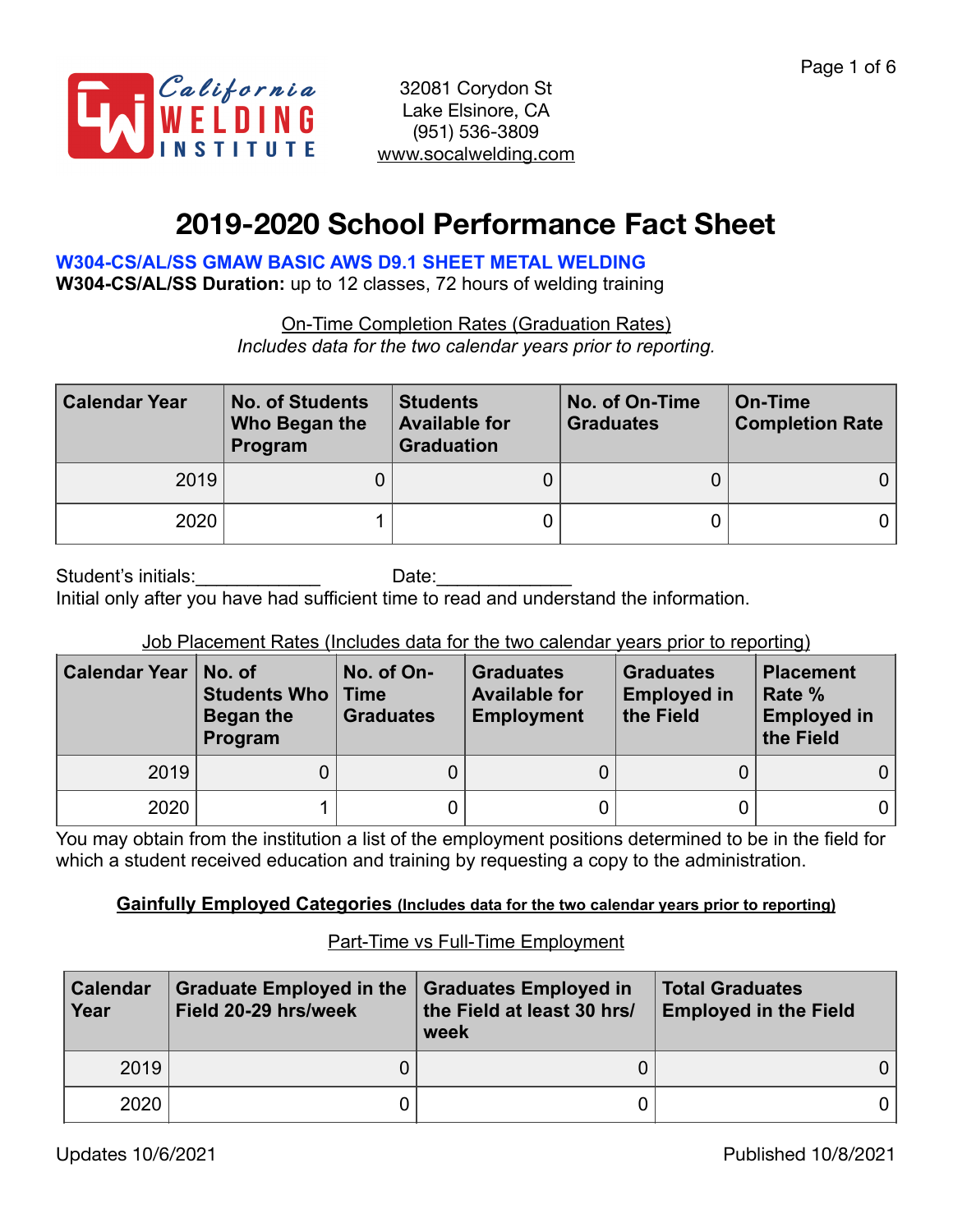

## Single Position vs Concurrent Aggregated Position

| <b>Calendar</b><br>Year | Graduate Employed in the Graduates Employed in<br>Fielding a Single Position   the Field in Concurrent | <b>Aggregated Positions</b> | <b>Total Graduates</b><br><b>Employed in the Field</b> |  |
|-------------------------|--------------------------------------------------------------------------------------------------------|-----------------------------|--------------------------------------------------------|--|
| 2019                    |                                                                                                        |                             | 0 I                                                    |  |
| 2020                    |                                                                                                        |                             | 0                                                      |  |

## Self-Employed / Freelance Positions

| <b>Calendar Year</b> | <b>Graduate Employed who are Self-</b><br><b>Employed or Working Freelance</b> | <b>Total Graduates Employed in the</b><br><b>Field</b> |
|----------------------|--------------------------------------------------------------------------------|--------------------------------------------------------|
| 2019                 |                                                                                |                                                        |
| 2020                 |                                                                                |                                                        |

#### Institutional Employment

| <b>Calendar Year</b><br>Graduate Employed in the field who are employed by<br>the Institution, an Employed Owned by the Institution,<br>or an Employer who shares ownership with the<br><b>Institution</b> |  | <b>Total</b><br><b>Graduates</b><br><b>Employed in</b><br>the Field |
|------------------------------------------------------------------------------------------------------------------------------------------------------------------------------------------------------------|--|---------------------------------------------------------------------|
| 2019                                                                                                                                                                                                       |  |                                                                     |
| 2020                                                                                                                                                                                                       |  |                                                                     |

Student's initials:\_\_\_\_\_\_\_\_\_\_\_\_ Date:\_\_\_\_\_\_\_\_\_\_\_\_\_ Initial only after you have had sufficient time to read and understand the information.

License Examination Passage Rates(Includes data for the two calendar years prior to reporting) Note: This program does not require license examination and does not lead to a license examination. Therefore data is not applicable and not available for this program.

| <b>Calendar</b><br>Year | Number of<br><b>Graduates in</b><br><b>Calendar Year</b> | Number of<br><b>Graduates</b><br><b>Taking Exam</b> | Number who<br><b>Passed First</b><br><b>Available Exam</b> | <b>Number who</b><br><b>Failed First</b><br><b>Available</b><br>Exam | <b>Passage</b><br><b>Rate</b> |
|-------------------------|----------------------------------------------------------|-----------------------------------------------------|------------------------------------------------------------|----------------------------------------------------------------------|-------------------------------|
| 2019                    |                                                          |                                                     |                                                            |                                                                      |                               |
| 2020                    |                                                          |                                                     |                                                            |                                                                      |                               |

Student's initials:\_\_\_\_\_\_\_\_\_\_\_\_ Date:\_\_\_\_\_\_\_\_\_\_\_\_\_

Initial only after you have had sufficient time to read and understand the information.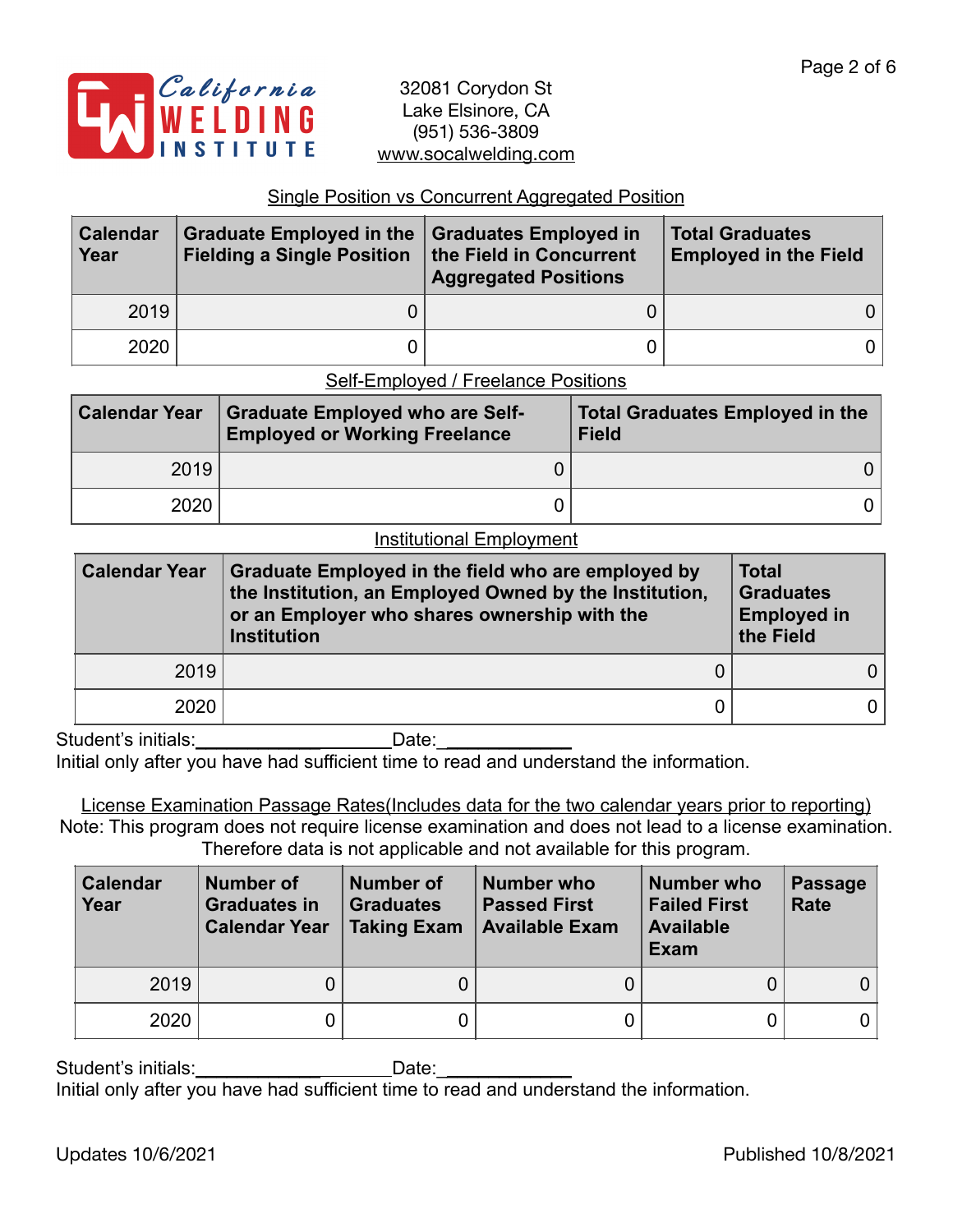

## Salary and Wage Information (Includes data for the two calendar years prior to reporting)

| Calendar<br>Year | <b>Graduates</b><br><b>Available for</b><br><b>Employment</b> | Graduates  <br><b>Employed</b><br>in the<br><b>Field</b> | \$20.001<br>\$40,000 | \$40,001<br>\$45,000 | \$45,001<br>\$50,000 | \$50,001<br>\$55,000 | \$55,000<br>\$60,000 | \$61,0001<br>$-$ \$65.000 | <b>No Salary</b><br><b>Information</b> |
|------------------|---------------------------------------------------------------|----------------------------------------------------------|----------------------|----------------------|----------------------|----------------------|----------------------|---------------------------|----------------------------------------|
| 2019             | 0                                                             | Ő                                                        | 0                    |                      | 0                    | 2019                 |                      |                           |                                        |
| 2020             | 0                                                             |                                                          |                      |                      | 0                    |                      |                      |                           | 0                                      |

A list of sources used to substantiate salary disclosures is available from the school by requesting a copy to the administration.

Student's initials:\_\_\_\_\_\_\_\_\_\_\_\_\_\_\_\_\_\_\_\_\_\_\_\_\_\_Date:\_\_\_\_\_\_\_\_\_\_\_\_\_\_\_\_\_\_\_\_\_\_\_\_\_\_\_\_\_\_ Initial only after you have had sufficient time to read and understand the information.

## Cost of Educational Program

**Total charges for the program for students competing on-time in 2019:** \$3,990 Additional charges may be incurred if the program is not completed on-time.

## **Total charges for the program for students competing on-time in 2020:** \$3,990

Additional charges may be incurred if the program is not completed on-time.

Student's initials: example of the Date: Initial only after you have had sufficient time to read and understand the information.

## Federal Student Loan Debt

Note: Students at California Welding Institute LLC are not eligible for federal student loans. This institution does not meet the U.S. Department of Education criteria that would allow its students to participate in federal student aid programs.

Student's initials:\_\_\_\_\_\_\_\_\_\_\_\_\_\_\_\_\_\_\_\_\_\_\_\_\_\_\_\_\_Date: \_\_\_ Initial only after you have had sufficient time to read and understand the information.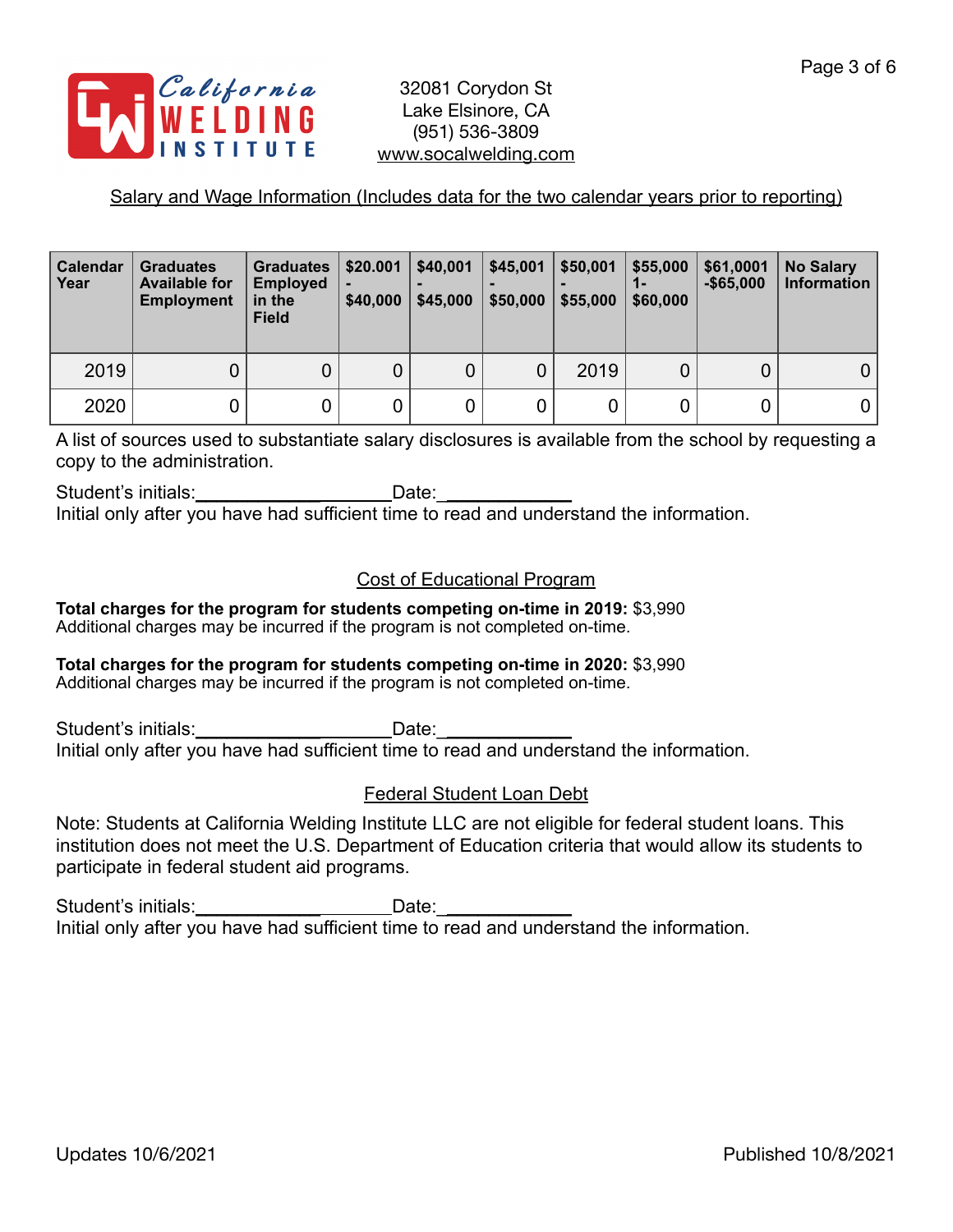

# **Definitions**

- "Number of Students Who Began the Program" means the number of students who began a program who were scheduled to complete the program within 100% of the published program length within the reporting calendar year and excludes all students who cancelled during the cancellation period.
- "Students Available for Graduation" is the number of students who began the program minus the number of students ho have died, been incarcerated, or ben called to active military duty.
- "Number of On-Time Graduates" is the number of students who completed the program within 100% of the published program length within the reporting calendar year.
- "On-Time Completion Rate" is the number of on-time graduates divided by the number of students available for graduation.
- "150% Graduates" is the number of students who completed the program within 150% of the program length (includes on-time graduates).
- "Graduates Available for Employment" means the number of graduates minus the number of graduates unavailable for employment.
- "Graduates Unavailable for Employment" means the graduates who, after graduation, die, become incarcerated, are called to active military duty, are intentional students that leave the United States or do not have a visa allowing employment in the United States, or are continuing their education in an accredited or bureau-approved postsecondary institution.
- "Graduates Employed in the Field" means graduates who beginning within six months after a student completes the applicable educational program are gainfully employed, whose employment has been reported, and for whom the institution has documented verification of employment. For occupations for which the state requires passing an examination, the six months period begins after the announcement of the examination results for the first examination available after a student completes an applicable educational program.
- "Placement Rate Employed in the Field" is calculated by dividing the number of graduates gainfully employed in the field by the number of graduates available for employment.
- "Number of Graduates Taking Exam" is the number of graduates who took the first available exam in the reported calendar year.
- "First Available Exam Date" is the date for the first available exam after a student completed a program.
- "Passage Rate" is calculated by dividing the number of graduates who passed the exam by the number of graduates who took the reported licensing exam.
- "Number Who Passed First Available Exam" is the number of graduates who took and passed the first available licensing exam after completing the program.
- "Salary" is as reported by graduate or graduate's employer.
- "No Salary Information Reported" is the number of graduates for whom, after making reasonable attempts, the school was not able to obtain salary information.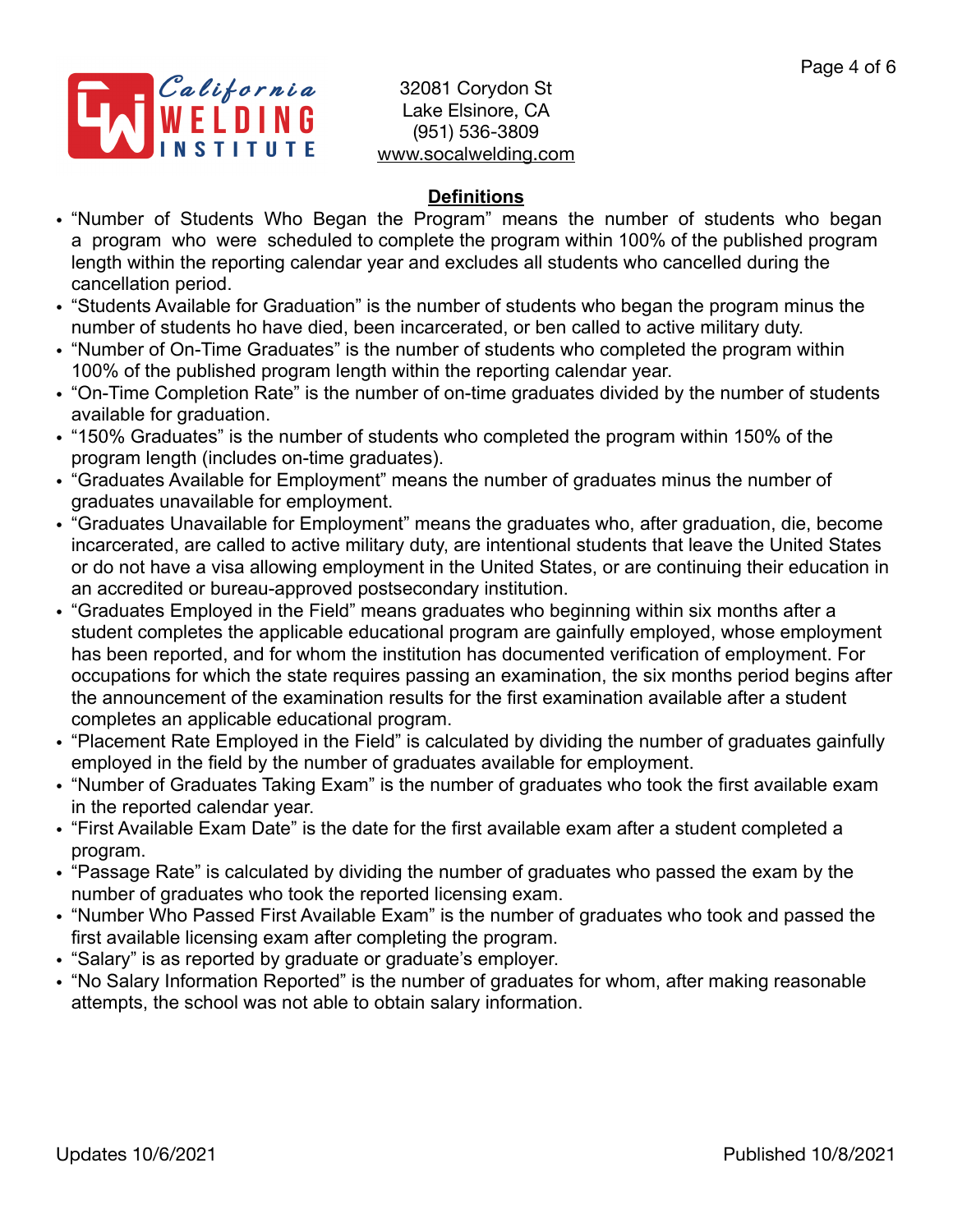

This fact sheet is filed with the Bureau for Private Postsecondary Education. Regardless of any information you may have relating to completion rates, placement rates, starting salaries, or license exam passage rates, this fact sheet contains the information as calculated pursuant to state law.

Any questions a student may have regarding this fact sheet that have not been satisfactorily answered by the institution may be directed to the Bureau for Private Postsecondary Education at 1747 North Market Blvd, Suite 225, Sacramento, CA 95833, [www.bppe.ca.gov](http://www.bppe.ca.gov), toll-free telephone number (888) 370-7589 or by fax (916) 263-1897.

Student Name\_\_\_\_\_\_\_\_\_\_\_\_\_\_\_\_\_\_\_\_\_\_\_\_\_\_\_

Student Signature \_\_\_\_\_\_\_\_\_\_\_\_\_\_\_\_\_\_\_\_\_\_\_\_\_ Date:\_\_\_\_\_\_\_\_\_\_\_\_\_

School Official \_\_\_\_\_\_\_\_\_\_\_\_\_\_\_\_\_\_\_\_\_\_\_\_\_\_\_\_ Date:\_\_\_\_\_\_\_\_\_\_\_\_